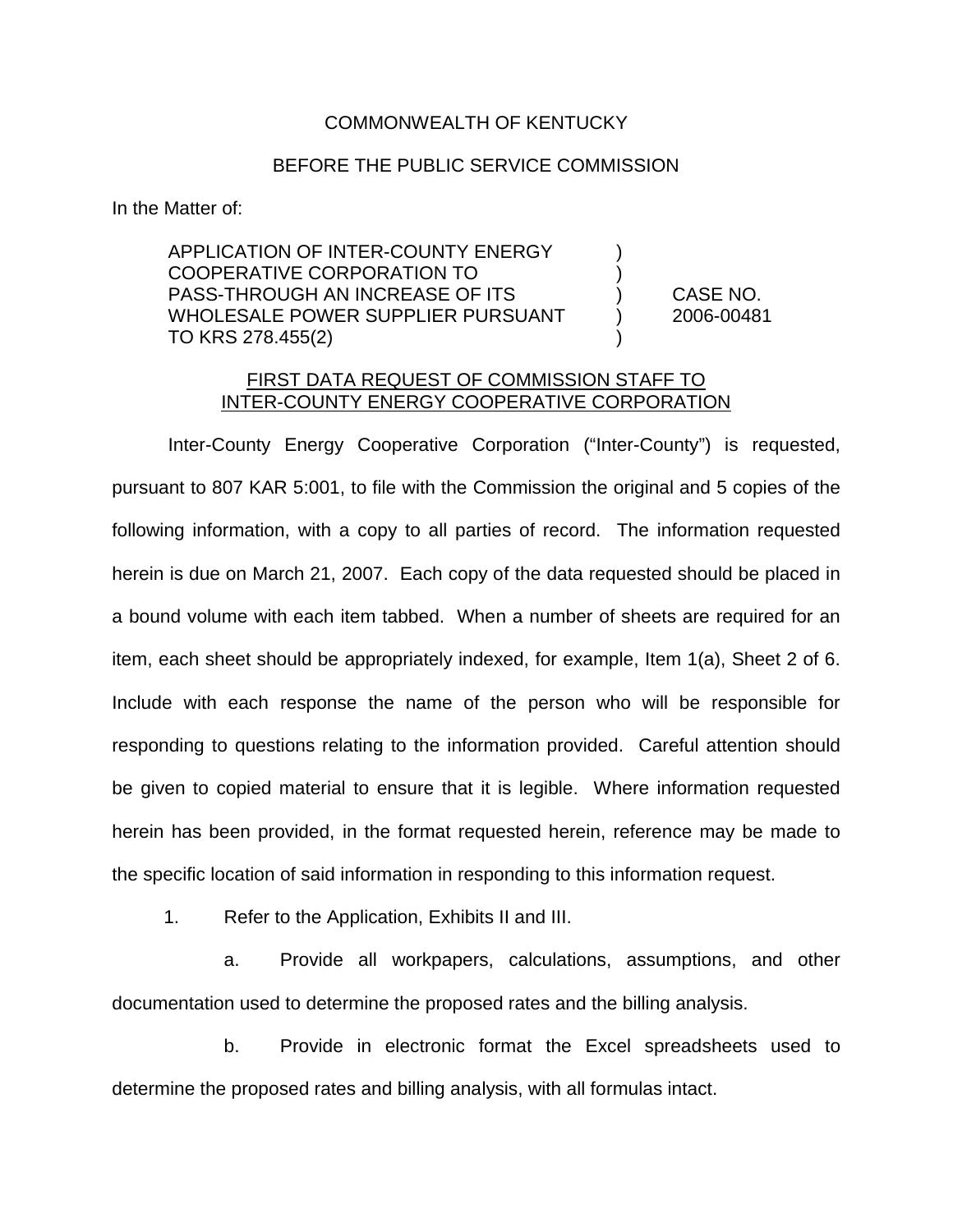2. KRS 278.455(2) provides that a distribution cooperative may change its rates to reflect a change in the rate of its wholesale supplier if the effects of an increase or decrease are allocated to each class and within each tariff on a proportional basis that will result in no change in the rate design currently in effect. 807 KAR 5:007, Section 2(2), provides that the distribution cooperative shall file an analysis demonstrating that the rate change does not change the rate design currently in effect and the revenue change has been allocated to each class and within each tariff on a proportional basis. In the cover letter to its Application, Inter-County states:

In each instance, the retail rates for a particular class have been developed in a manner that is consistent with the method proposed by EKPC. The proposed rate design structure at retail does not change the rate design currently in effect and is consistent with the rate design methodology used at wholesale.

a. For each retail Rate Schedule listed in Exhibit II of the Application, identify the corresponding wholesale Rate Schedule of East Kentucky Power Cooperative, Inc.

b. Would Inter-County agree that KRS 278.455(2) and 807 KAR 5:007, Section 2(2), require that increases or decreases in rates from the wholesale supplier must be allocated to each retail class and within each retail tariff on a proportional basis? Explain the response.

c. Would Inter-County agree that KRS 278.455(2) and 807 KAR 5:007, Section 2(2), require that the retail rate change does not change the retail rate design currently in effect? Explain the response.

3. Refer to Exhibit III of the Application.